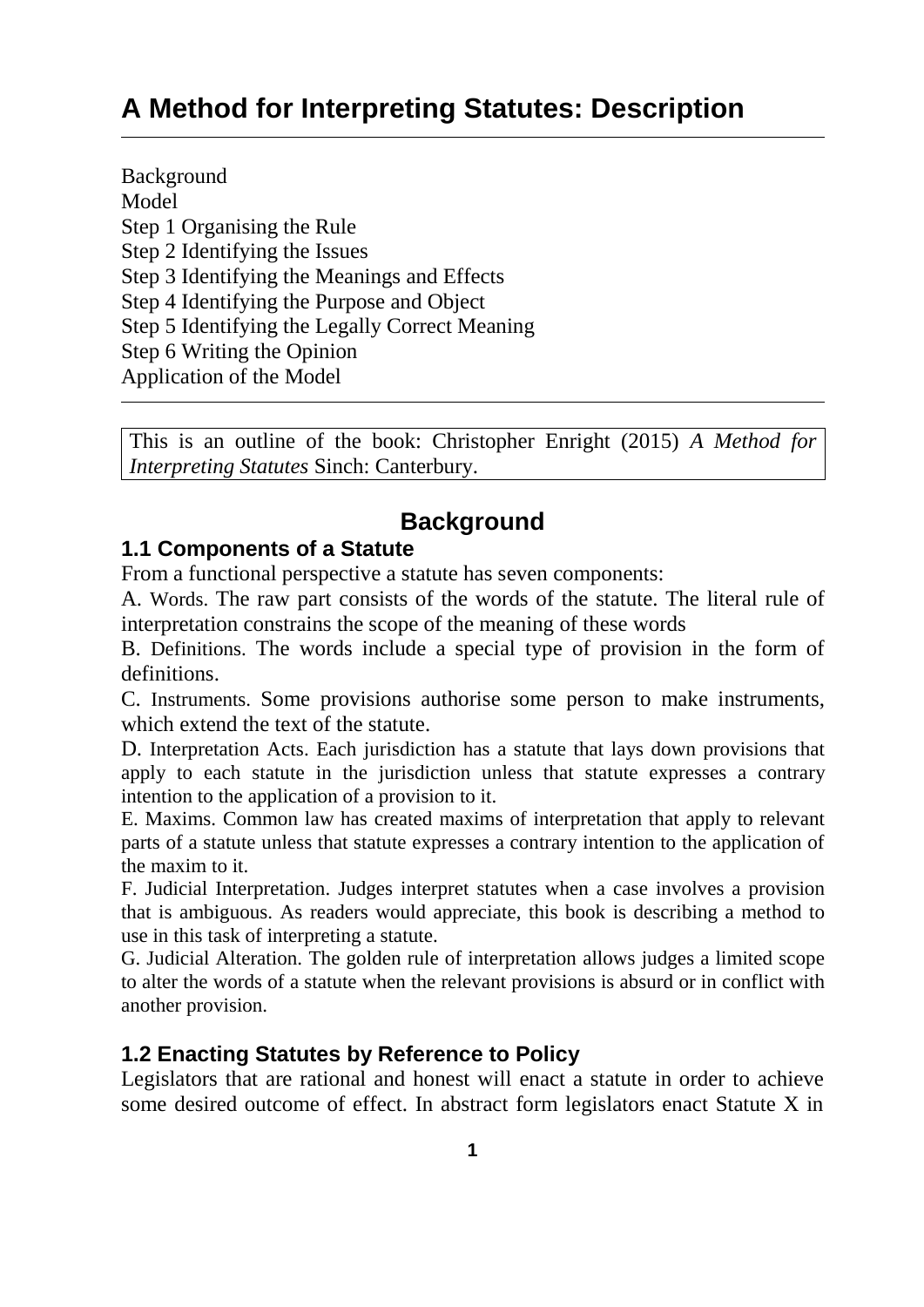order to achieve Effect X. Effect X is a cluster of specific effects that can be any of a number of types. They may, for example, be economic, social, cultural, education of symbolic.

### **1.3 Interpreting Statutes by Reference to Policy**

In the Australian jurisdiction the two dominant constitutional rules for interpreting a statute seek to have courts carry on the function of the legislature in formulating a statute to achieve a desired policy goal or effect. These are the rules:

Purpose and Object Rule. This rule requires a court to seek the meaning that will best achieve the purpose and object (which are synonyms for effects) that the legislators sough to achieve be enacting the statute.

Extrinsic Material Rule. This rule permits a court to look at material outside the statute as an aid for ascertaining the purpose and object of the statute. Lawyers refer to this as extrinsic material.

### **Model**

Lawyers and law schools in Australia are generally skills averse. The author takes issue with this on the basis that developing and teaching skills improves that quality of teaching, learning and using law. An obvious format for skills that is pertinent to many tasks in law is to develop a step-by-step approach to performing that tasks that lawyers perform. This step-by-step approach can be algorithmic or something that approximates an algorithm. The steps for interpreting law can be set out in a model<sup>1</sup> that contains six steps. The diagram below sets out these steps in short form:

| Step 1. Rule                              | Organising the Rule                  |  |  |  |
|-------------------------------------------|--------------------------------------|--|--|--|
| Step 2. Issues                            | Identifying the Issues               |  |  |  |
| Step 3. Options                           | Identifying the Meanings and Effects |  |  |  |
| Step 4. Purpose and Object                | Identifying the Purpose and Object   |  |  |  |
| Step 5. Correct Meaning                   | Identifying the Correct Meaning      |  |  |  |
| Step 6. Opinion                           | Writing the Opinion                  |  |  |  |
| Diagram 1 Model for Interpreting Statutes |                                      |  |  |  |

This model captures the fundamental logic and the bare bones of the processes involved when interpreting law. Readers need to understand and use it in this sense. It does not purport to describe the process in any other sense, for

<sup>1.</sup> This model draws on ideas formulated int two other texts by the author – Christopher Enright (2015) *Legal Reasoning* and Christopher Enright (2015) *Legal Method.*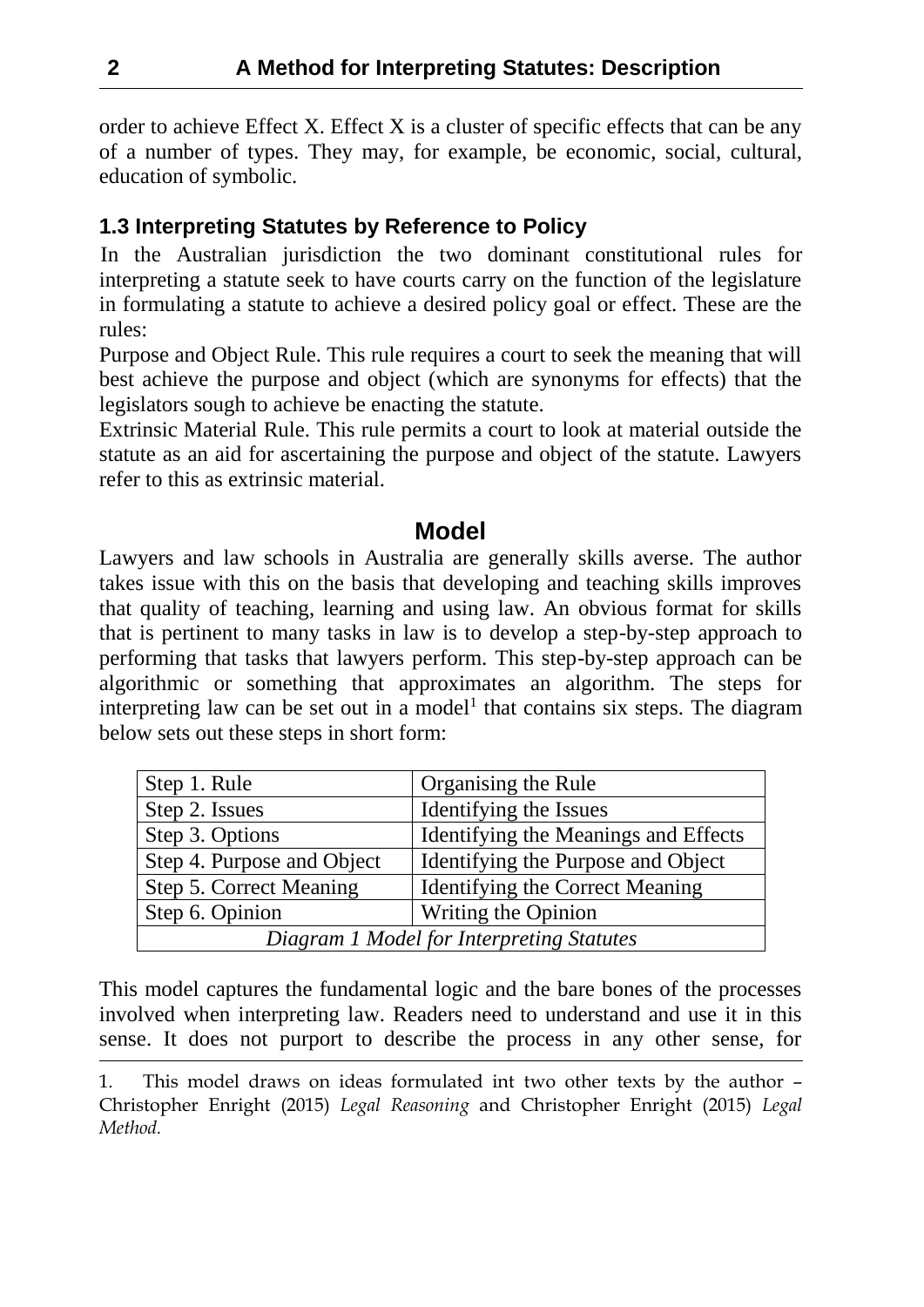example, in terms of politics or sociology. To illustrate some of these steps it is necessary to create an example. A legislature has enacted Statute X. The legislature enacts Statute X in order to cause Effect X. Effect X is therefore the purpose and object of Statute X.

## **Step 1 Organising the Rule**

Step 1 in the model is to organise or analyse the rule that contains the provision in the statute that the court needs to interpret.<sup>2</sup> One organises a legal rule by dividing it into its elements and consequences.<sup>3</sup>

### **Step 2 Identifying the Issues**

Step 2 in the model is to identify any issue which gives rise to the need for a court to interpret a statute.<sup>4</sup> The way to identify an issue is to apply the elements of the relevant legal rule to the facts in a systematic way – that is, take each element in turn and check it against each of the facts.<sup>5</sup> There is an issue when it is not clear whether an element of the rule applies to the facts or not. This happens when part of the element is ambiguous, that is, it has two or more meanings. According to one meaning at least, the element applies and according to at least one other meaning the element does not apply. By interpreting the ambiguous provision the court resolves the issue by determining that one meaning as opposed to another is the legally correct meaning.

## **Step 3 Identifying the Meanings and Effects**

Step 3 requires the court to identify the options before the court. These options comprise two connected parts:

1. Meanings. There are the various meanings of the ambiguous provision

2. Effects. There is the effect that each of these meanings will cause the statute to have if the court were to choose it as the legally correct meaning.

### **1. Identifying the Meanings**

When a provision in a statute is ambiguous it has two or more meanings (and the existence of these two or more meanings creates the issue). Step 3 involves identifying these meanings. In this analysis these meanings are labelled for reference purposes as Meaning 1, Meaning 2 and so on. Thus the range of

<sup>2.</sup> Chapter 9 Organising the Rule

<sup>3.</sup> Chapter 4 Legal Method contains an account of the method for organising law.

<sup>4.</sup> Chapter 10 Identifying the Issues

<sup>5.</sup> Chapter 4 Legal Method contains an account of the method for applying law to facts.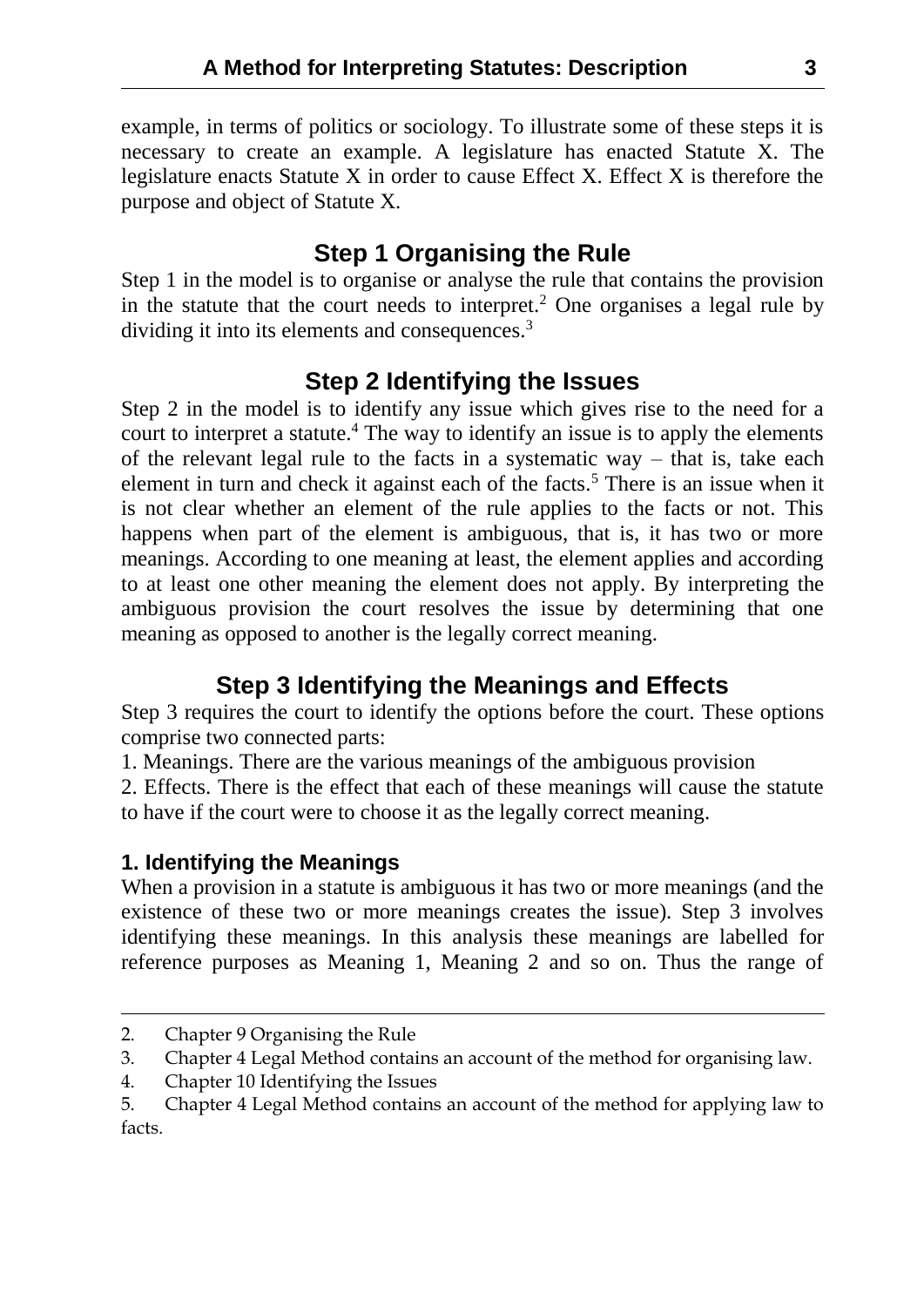meanings consists of Meanings 1-n. It is possible to set these meanings out in a table that takes the following form:

| <b>Meanings</b>      |
|----------------------|
| Meaning 1            |
| Meaning 2            |
| Meaning n            |
| Diagram 8.2 Meanings |

### **2. Identifying the Effects**

#### *Introduction*

When a court interprets a statute it decides that one of the meanings in the range Meanings 1-n is the legally correct meaning of the ambiguous provision. (In some cases the court may decide that two meanings or even more than two meanings are legally correct – there is no need to explore those options here since the basic reasoning that applies to one meaning applies to two or more.)

#### *Analysing the Effect of a Meaning*

A way to comprehend the effect that a meaning causes is to view the effect in stages. To some extent these stages are temporal but their main importance is that they are functionally accurate. That said, the stages may be artificial in that the process can be seamless and holistic, but the stages still help to understand what happens. These are the stages:

Stage 1. Effect of a Rule. The rule that contains the ambiguous provision will cause some effect. In all probability the act of a court in interpreting the rule will change the effect that the rule has hitherto caused.

Stage 2. Interaction of Rules. The effect that a rule causes will in all probability interact with, combine with or add to, in some fashion, the effects that the other rules in the statute are already causing. The outcome is to create the total effect of the statute. In the simple case the process may just involve adding effects. In other cases there may be an interaction. These two responses are similar to the processes in chemistry that create mixtures and compounds. In a mixture the components retain their own properties. In a compound there is no necessary relationship between the properties of the compound and the properties of its components. To return to the main point, in summary this is what happens: a rule creates an effect and that effect ends up in some way as part of the total effect of the statute.

Stage 3. Changing the Effect of a Rule. When a court interprets some provision in a legal rule it determines the legally correct meaning of the provision. Doing this is likely to change the effect that the legal rule is causing. Obviously what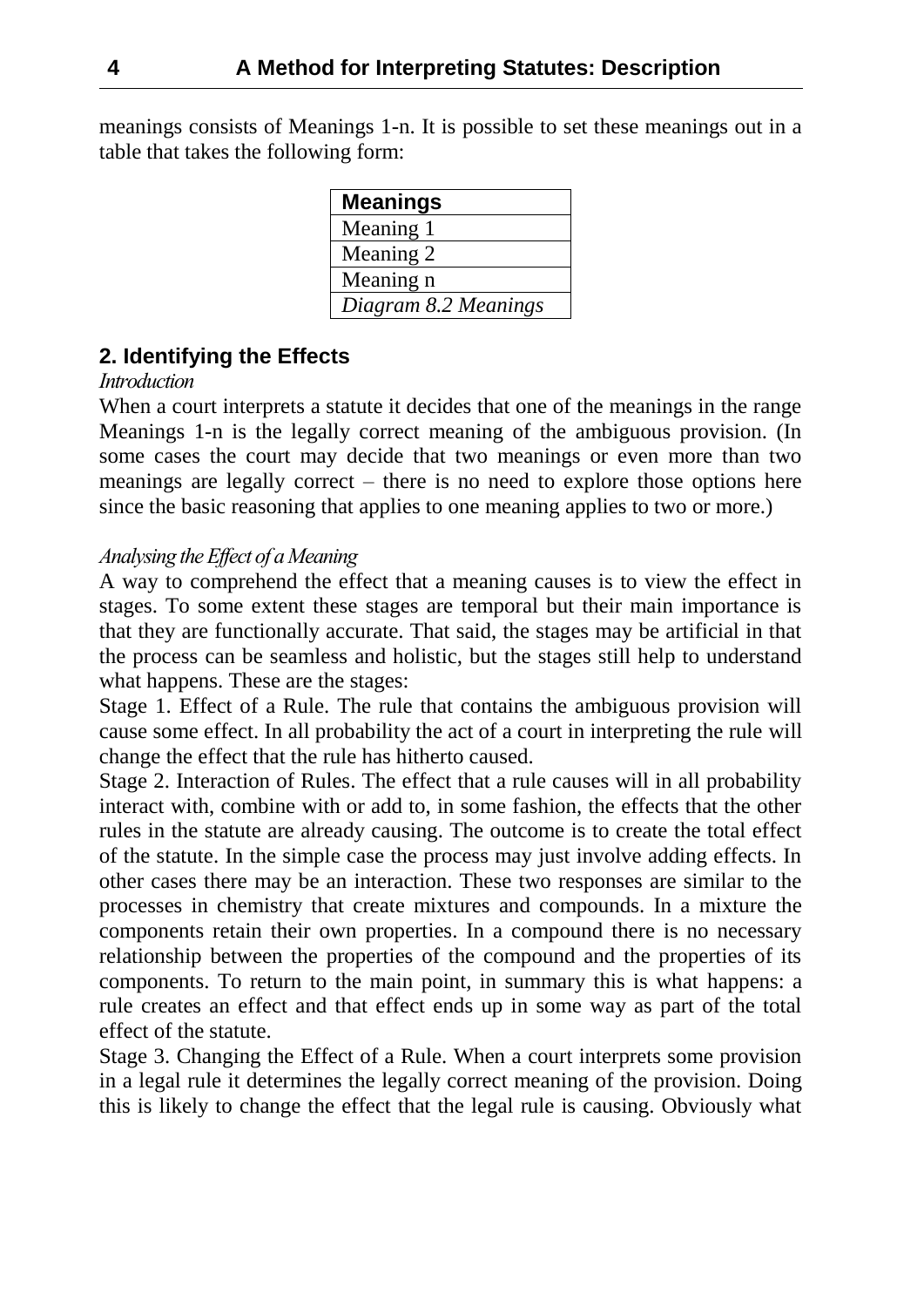this change is depends on which meaning the court declares to be legally correct because each meaning will generate a different effect for the rule and also for the statute that contains it.

Stage 4. Changing the Effect of a Statute. This change to the legal rule will have a flow on effect and change the total effect of the statute. Since each meaning of the ambiguous provision can change a legal rule in a different way, the total effect of the statute will vary depending on which meaning the court chooses as legally correct.

#### *Structural Representation*

A way to represent this in structural terms is to see a chain reaction that takes the following form:

\* Meaning: Effect. A meaning causes an effect of its own.

\* Interaction. That effect interacts in some way with the other effects that the statute is already creating.

\* Statute: Total Effect. That interaction creates a new effect for the statute. We can call this a total effect to emphasise that it is the effect of the whole statute, and not the effect of just one meaning.

## **Step 4 Identifying the Purpose and Object**

In the model that this chapter is propounding a legislature enacted Statute X in order to achieve Effect X. In this case Effect X is the purpose or object (the two are interchangeable in this context) of Statute X. Since the task of interpretation is to identify the meaning that will 'best achieve' the purpose and object of the statute, a question arises: how do we determine the purpose and object of a statute?

This book seeks to answer this question by a combination of means:

1. General Discussion. There is general discussion of the question.<sup>6</sup>

2. Makers of Policy. There is discussion of policy makers because knowing who they are can assist in identifying the purpose and object of a statute.<sup>7</sup>

3. Sources of Policy. There is discussion of the two sources of purpose and object, namely intrinsic sources (sources in the statute)<sup>8</sup> and extrinsic sources (sources outside of the statute).<sup>9</sup>

<sup>6.</sup> Chapter 16 Identifying the Purpose and Object

<sup>7.</sup> Chapter 17 Makers of Policy

<sup>8.</sup> Chapter 18 Intrinsic Sources of Policy

<sup>9.</sup> Chapter 19 Extrinsic Sources of Policy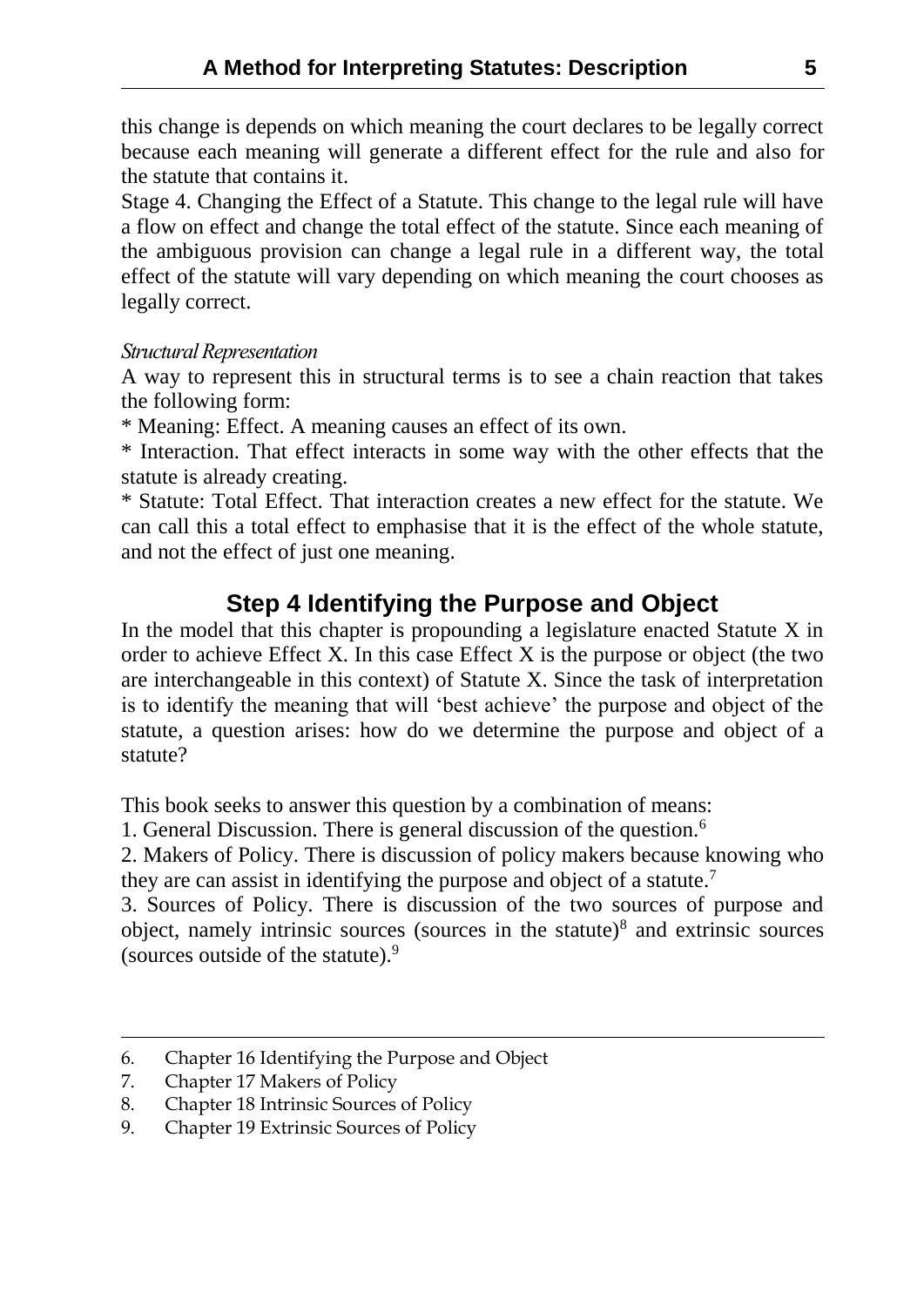## **Step 5 Identifying the Legally Correct Meaning**

Step 5 entails identifying the legally correct meaning of the ambiguous provision. There are two alternative ways of doing this:

1. Precedents. Analysing the precedents to determine if there is a binding precedent that applies to the case in hand.

2. Proximities. Measuring the proximities. The task of measuring proximities applies only where there is no binding precedent.

### *5.1 Measuring the Proximities*

### **Introduction**

Here is the scene:

1. A legislature has enacted Statute X to achieve Effect X. This means that Effect X is the purpose or object of the statute (and the terms 'purpose' and 'object' are interchangeable in this context).

2. There is an ambiguous provision in Statute X.

3. The ambiguous provision in Statute X has Meanings 1-n.

4. Section 15AA provides that a court shall prefer 'the interpretation that would best achieve the purpose or object of the Act' to 'each other interpretation'. In this example, as already stated, the purpose or object is Effect X.

### **Relevance of Proximities**

Given the scene just described the task before the court is now as follows. It has to determine the extent to which each of the possible meanings of the ambiguous provision can 'achieve' the 'purpose or object of the Act', namely to bring about Effect X. Section 15AA and its cohorts in the other jurisdictions require a court to measure, in some fashion, the extent to which each interpretation achieves the purpose or object of the Act.

To facilitate discussion this book refers to this measure as a proximity  $-$  how close a meaning is to achieving the purpose or object of the statute when it interacts with other provisions in the statute. The required analysis for interpreting a statute on this basis is set forth in the following table:

| <b>Meanings</b>                                |  | <b>Effects</b> | <b>Proximity</b> | <b>Purpose or Object</b> |  |  |
|------------------------------------------------|--|----------------|------------------|--------------------------|--|--|
| Meaning 1                                      |  | Effect 1       | P <sub>1</sub>   | <b>Effect X</b>          |  |  |
| Meaning 2                                      |  | Effect 2       | P <sub>2</sub>   | <b>Effect X</b>          |  |  |
| Meaning n                                      |  | Effect n       | P <sub>n</sub>   | <b>Effect X</b>          |  |  |
| Diagram 8.3 Options for Interpreting a Statute |  |                |                  |                          |  |  |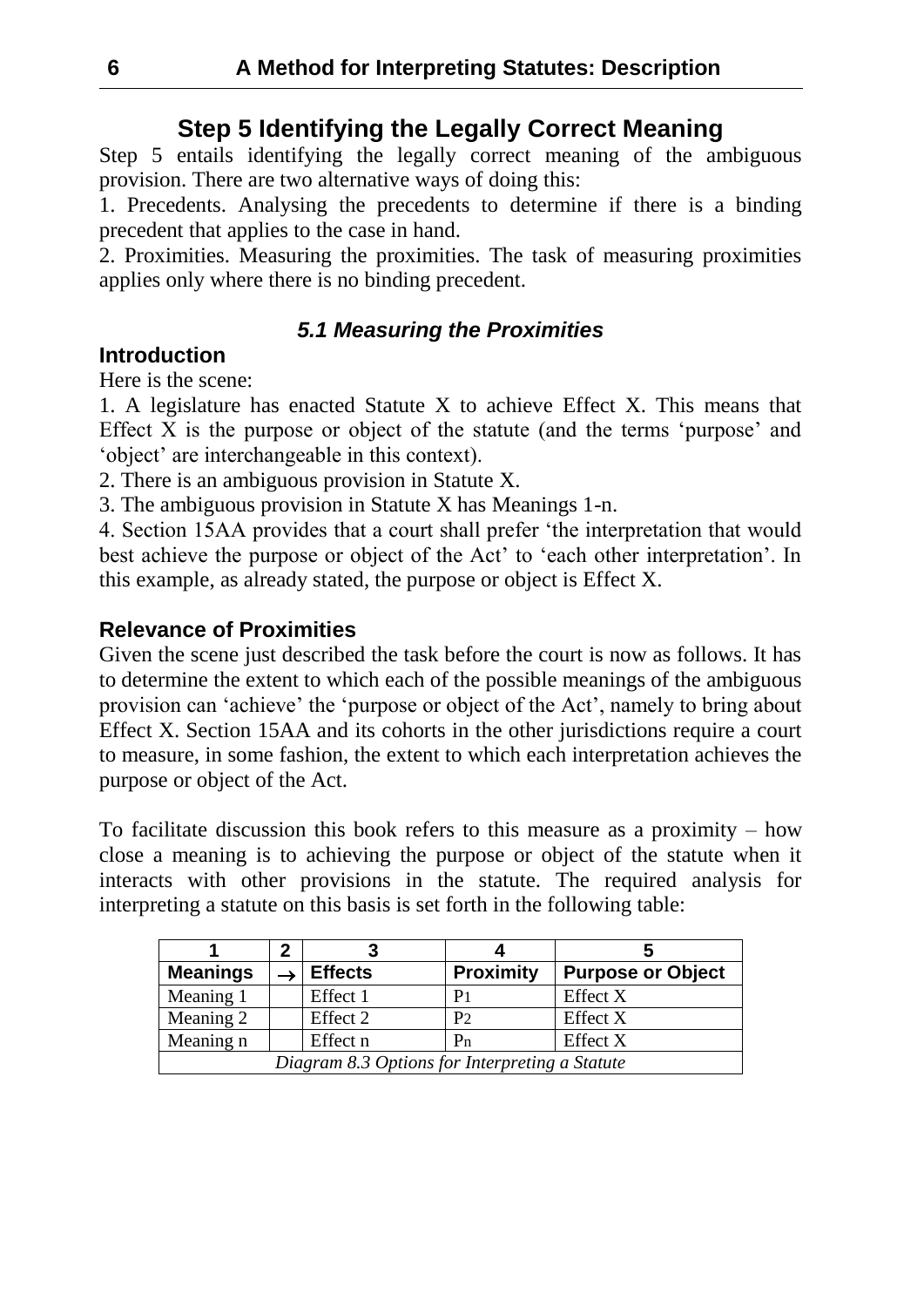\* Column 1 sets out the Meanings of the ambiguous provision. These are Meanings 1-n.

\* Column 3 sets out the possible Effects of Statute X based on a 'what if' analysis. These are Effects 1-n that correspond with Meanings 1-n. The interpreter takes each meaning in turn then asks and answers this question. If the court were to choose this meaning as the legally correct meaning of the ambiguous provision, what Effect would Statute X then cause? (This effect of course is a predicted effect.)

\* Column 2 contains an arrow. This indicates causation or to be more precise, predicted causation. Meanings 1-n in Column 1 are predicted to cause Effects 1 n in Column 3 respectively. That is, Meaning 1 is predicted to cause Statute X to have Effect 1, Meaning 2 is predicted to cause Statute X to have Effect 2, and so on.

\* Column 5 states the purpose or object of Statute X. This is Effect X. Achieving Effect X is the goal when interpreting Statute X.

\* Column 4 states the extent to which each meaning in the range Meanings 1-n achieves the required goal, namely Effect X. It does this by focusing on the predicted effects of Statute X for each possible meaning. These are Effects 1-n. The question then becomes this: which Effect in the range Effects 1-n comes closest to the desired effect namely Effect X. Column 4 labels this closeness asproximity, meaning proximity to Effect X. These measures for Meanings 1-n are P1-n, where P stands for proximity.

### **Measurement of Proximities**

There is, as it turns out, no simple and easy way to measure proximities. It may be, though, that in many cases there is a simple answer in that one meaning is so obviously good and the rest are so obviously bad that proper measurement is not necessary. There is further discussion of measurement of proximities in a later chapter.<sup>10</sup>

#### *5.2 Analysing the Precedents*

The task of measuring proximities applies only where there is no binding precedent. A precedent binds an Australian court that is interpreting a statute when the circumstances satisfy three conditions:

1. Issue. To be a precedent a case must squarely and directly address and resolve the issue that is now before the court.

2. Court. The prior decision is binding when court that made the precedent is higher in the hierarchy of courts than is the court now interpreting the statute.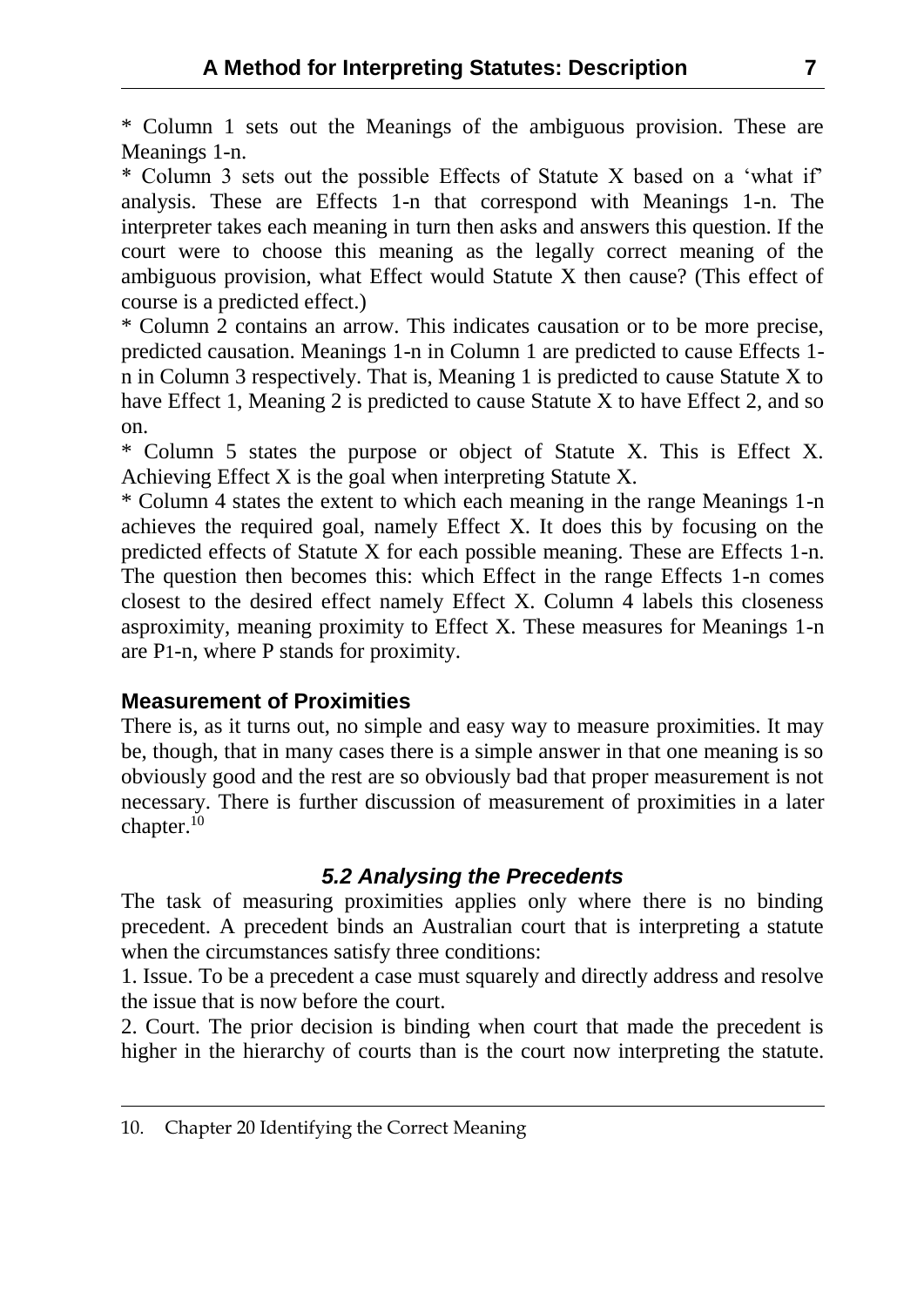An earlier decision of the court itself is presumptively binding in that the court can depart from it if there is good reason to do so.

3. Date of Precedent. A precedent is binding only if it is made after either of the following dates depending on circumstances:

 3.1 Where the Purpose and Object Rule Has Not Been Amended. Here the relevant date is the date when the purpose and object rule commenced.

 3.2 Where the Purpose and Object Rule Has Been Amended. Here the relevant date is the date when the purpose and object rule was last amended.<sup>11</sup>

## **Step 6 Writing the Opinion**

### **Court**

In Step 5 the court determines which of the meanings in the range Meanings 1-n is the legally correct meaning of the ambiguous provision. When a court has done this it will write this decision in a judgment. In this judgment it pronounces this meaning to be the legally correct meaning of the ambiguous provision. It also gives its reason for the decision.

### **Lawyer**

A lawyer interpreting a statute obviously does not make an authoritative decision as to the meaning of a statute since they lack the authority to do so. Instead their role has two aspects:

1. Advice. Before a case comes on they try to predict the decision that the relevant court will make in order to advise their client. The lawyer may give this advice in a written opinion to a client of just leave it on the file for the case for reference when needed. This opinion attempts to predict how a court would decide the case.

2. Submissions. If the case comes to court the lawyer puts submissions to the court in an attempt to persuade the court to decide the issue of interpretation in a manner that favours their client.

### **Structuring the Opinion**

In order to write an opinion on the answer to a question of interpretation the obvious way to proceed is to draw on the model for interpreting a statute. This model provided a logical and comprehensive step-by-step guide to the interpretation of an ambiguous provision in a statute. Consequently it will be possible to write a clear opinion by using the preceding five steps as the basis for structuring the opinion. To a large extent the opinion is an account of how the law or court performed these five steps and the results of that performance.